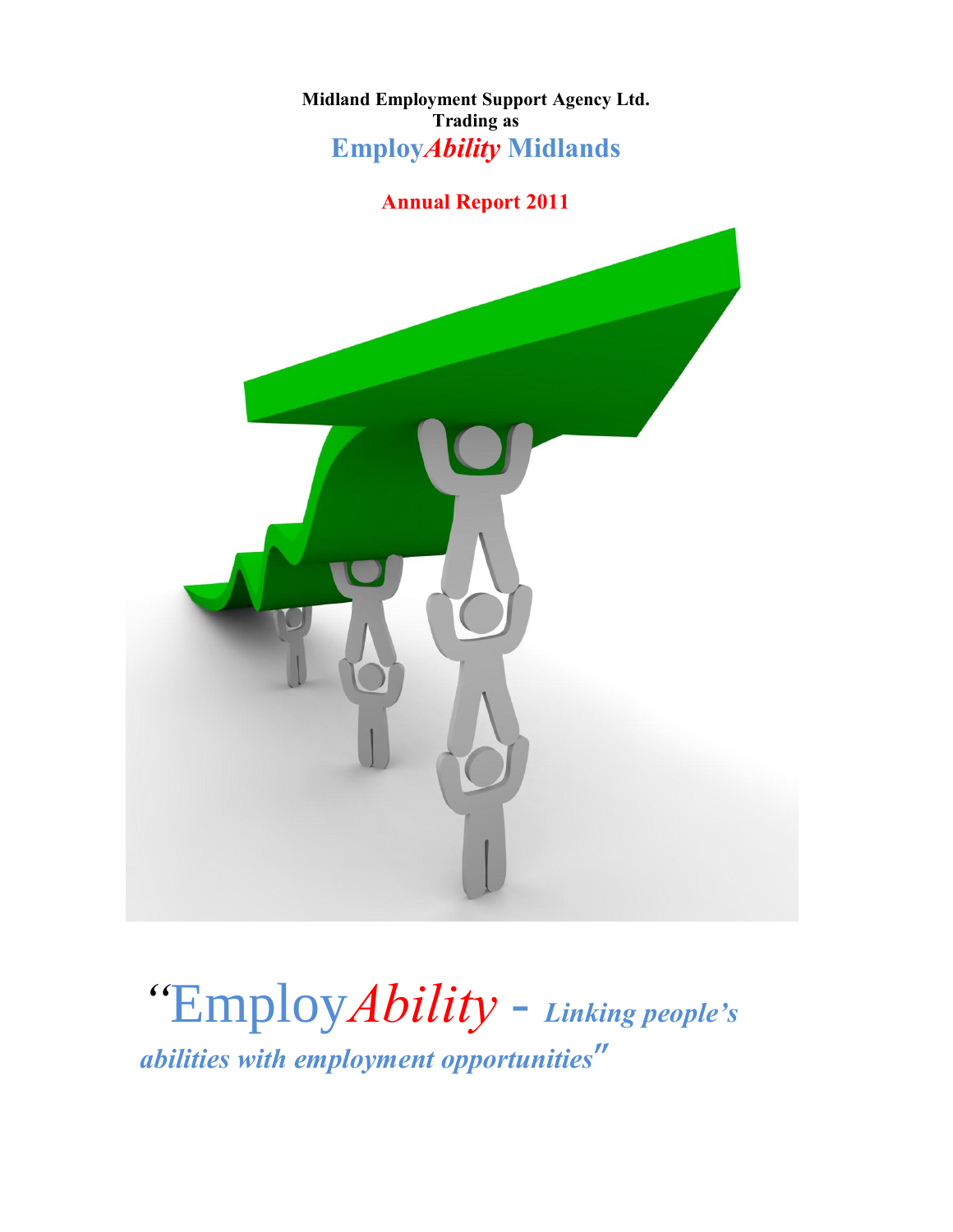# **EmployAbility**



#### **Foreword**

The Board of Employ*Ability* Midlands, formerly the Midland Employment Support Agency Ltd. (MESA), is delighted to publish its 2011 report, on our  $10^{th}$  anniversary year. Our economy has changed beyond recognition in the intervening years. From boom to bust we are now in the midst of a period of economic stagnation with high levels of unemployment and reduced resources to meet ever increasing needs. For all of us, the challenges are demanding and in some cases extremely difficult. For people with disabilities who want to obtain employment, the challenges now are immense.

One of the challenges we faced over the last few years was finding a way of getting our message out and our service more widely known by both potential service users and employers. In 2011 we rebranded our service to "Employ*Ability* Midlands". The name Employ*Ability* aptly sums up what the service is about and gives all our stakeholders a clearer picture of both the ethos and aims of the service.

Moreover the rebranding has given us a national profile and identity closely aligning us to other Employability Supported Employment companies throughout Ireland. We expect this potential to market and promote the service nationally to be unleashed in the years ahead and we will certainly play our part in maximizing this opportunity throughout the midlands.

The Board wishes to acknowledge the support of FAS and their staff in providing the core funding for Employ*Ability* Midlands services since its inception. Close working relationships have been forged locally throughout the four midland counties with both FAS Employment and FAS Community Services.

From 2012 onwards Employ*Ability* Midlands will work in partnership with the Department of Social Protection in providing a Supported Employment Service in the midlands. We welcome the fact that we will be forming closer working relationships with others that provide other services to people with disabilities. This will enable us to offer a more timely, seamless and cost effective service.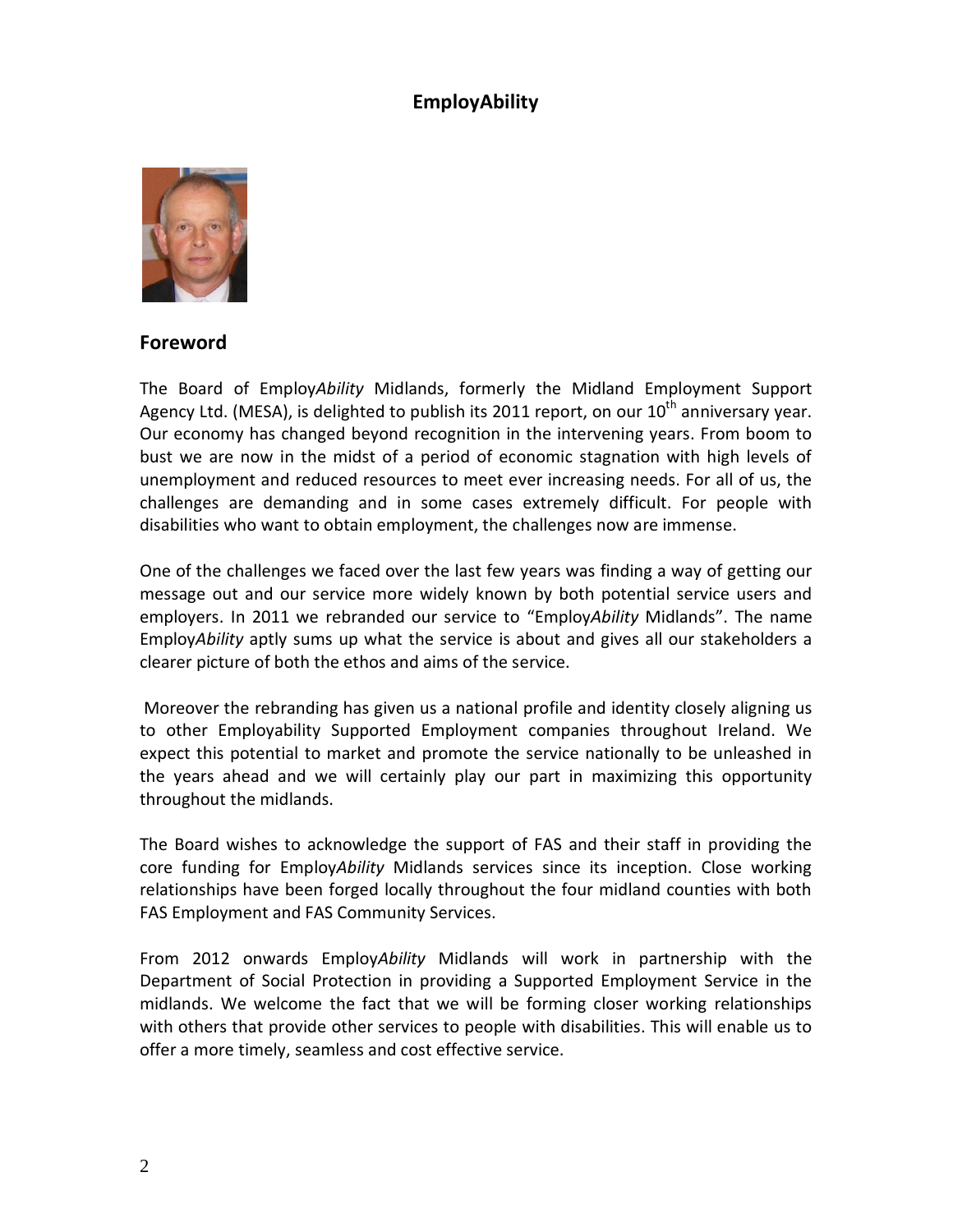It's worth remembering that Supported Employment produces a win/win situation for everybody. People with disabilities feel that they are making their contribution to society and are moving themselves out of the poverty trap cycle. Employers and colleagues gain by having a more diverse workforce with committed employees and society gains both economically and socially by focusing on inclusiveness and integration.

No service can exist without the skills and experience of qualified staff. Employ*Ability* Midlands is fortunate in having a highly committed and dedicated team of Employment Officers and administrative staff to carry out its work within communities. I would like to take this opportunity to thank Tony Reilly, Coordinator MESA and his staff for their tireless work and commitment over the last ten years.

Supported Employment is only possible when employers are open and willing to give people the opportunity to fully participate in a working environment and employers in the Midlands, both large and small have not been found wanting in this regard. The Board of Employ*Ability* Midlands would like to formally acknowledge the support, assistance and cooperation we receive daily from the many employers and co workers in a range of different business sectors, both public and private.

Employ*Ability* Midlands also recognises the role of a host of other statutory bodies and non-governmental organisations in providing support, advice and practical facilities that are vital ingredients to our success.

Finally I would also like to thank my fellow Directors who are generous with their time, knowledge and experience to ensure that Employ*Ability* Midlands will continue to play a proactive role in the lives of people with disabilities in 2012 and beyond.

Adevan Stewart

Board Chairman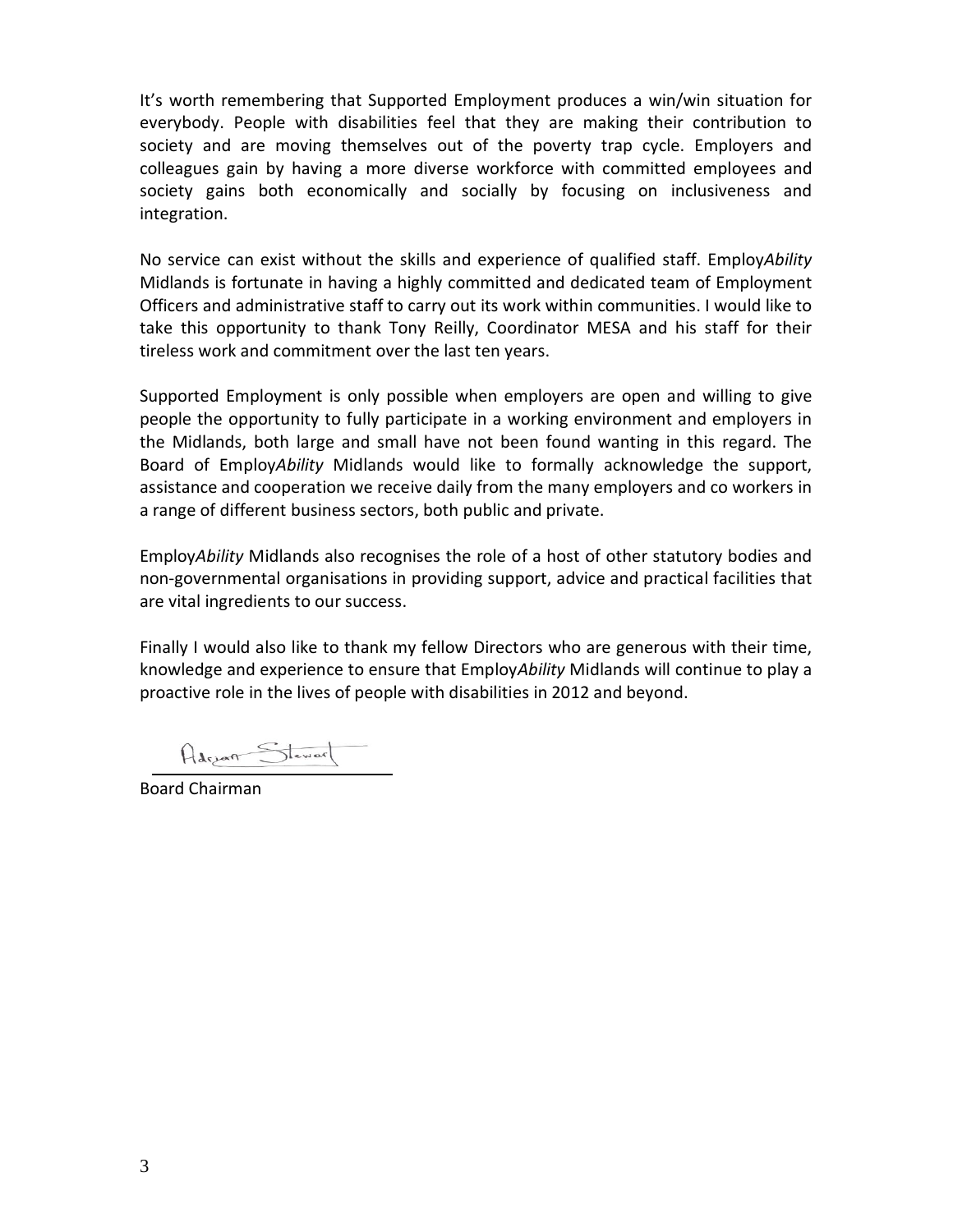#### **COMPANY MISSION**

"Supporting people with disabilities into paid employment while providing effective solutions to employers' staffing needs"



#### **Introduction**

2011 was an exceptionally busy year for the entire MESA team on a number of fronts. Firstly we organised a well-attended event in Athlone Community Training Centre to celebrate our 10 year anniversary in conjunction with the launch of our new identity  $-$ Employ*Ability* Midlands. When choosing a new National identity we all felt that the name Employ*Ability* conjures up a positive image of disability and links the idea of employment and peoples abilities. The audience was informed and inspired by a number of speakers including employer Keith Nolan, job seeker Noel Curtis and current World Champion hand cyclist Mark Rohan (keynote speaker).

We also continued to build on the achievements to date by delivering our service to a total of 258 participants with 111 new job seekers presenting to our service via the FAS/DSP Gateway system. With employment opportunities reduced across all sectors and growing numbers of unemployed job seekers, people with disabilities faced an even greater challenge when seeking employment. However, with support from Employ*Ability* Midlands, a total of 89 job seekers with disabilities secured work placements in 2011 so well done to all our Employment Officers who continue to place job seekers with disabilities in employment despite the reduced availability of opportunities. Employ*Ability* Midlands will strive to ensure that the progress made in integrating people with disabilities into mainstream employment is not eroded in the current challenging environment.

Throughout 2011, Employ*Ability* Midlands continued to operate our work experience initiative, Job Trial. This scheme, which is generously supported by Aontacht Phobail Teoranta (APT) until May 2012, enables a job seeker to spend time in the workplace to understand what the job entails and demonstrate their ability to do the job. Likewise, the employer has the opportunity to see how a person performs in the workplace while also experiencing the supports provided by Employ*Ability* Midlands. Having secured employment for 14 individuals in 2011 using Job Trial it is our firm belief that this scheme has the potential to secure more employment opportunities for our service users.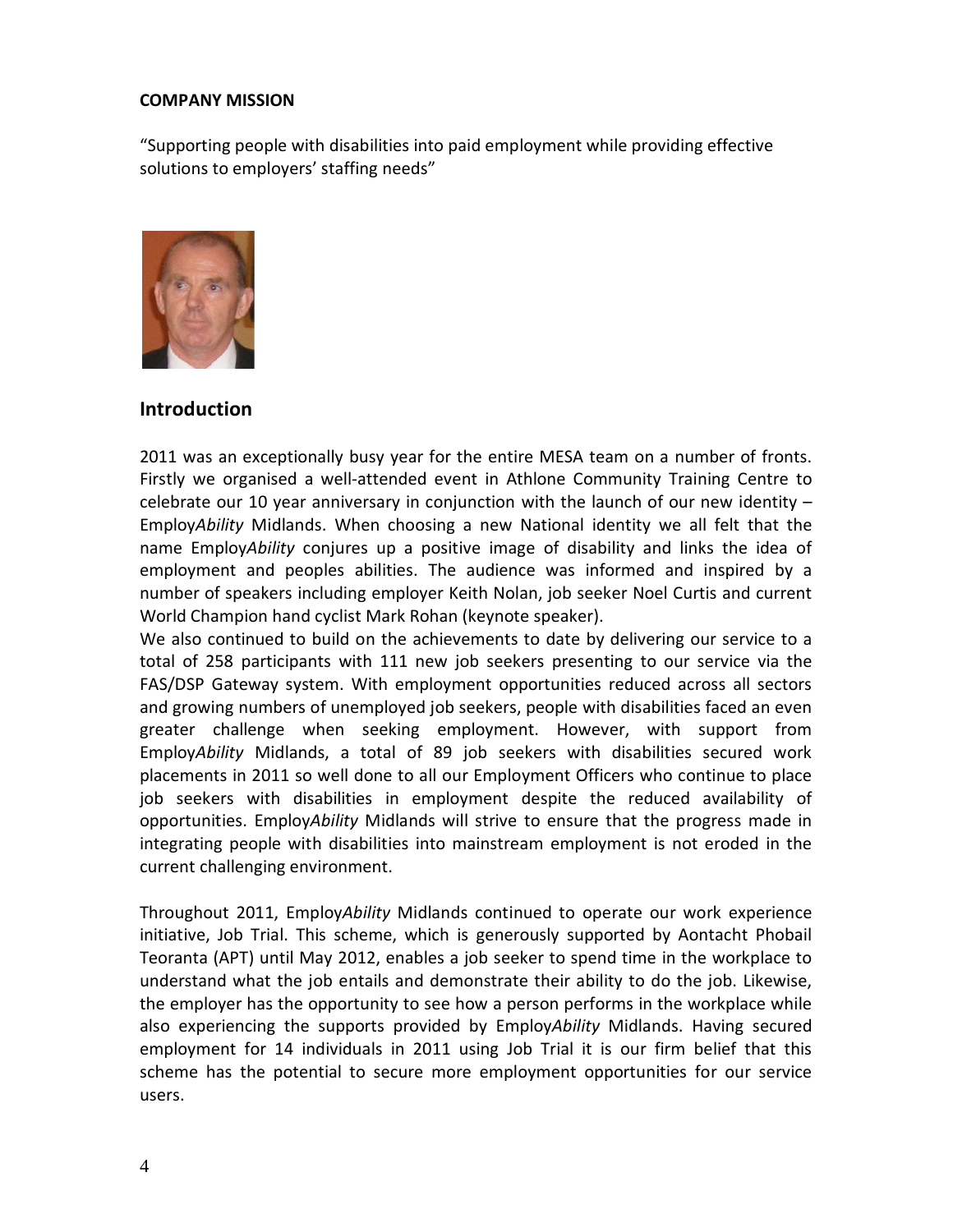In 2011, Employ*Ability* Midlands continued to operate a number of outreach services in order to promote our service amongst individuals and communities. This approach involves our Employment Officer being on site at local community project premises on a regular basis to meet with existing or new job seekers.

The entire Employ*Ability* Midlands team is looking forward to 2012 and we are confident we can address the challenges, overcome barriers and negativity and continue to assist job seekers with disabilities to access mainstream employment.

Finally, I would like to thank our Board of Directors who generously give their time, knowledge and expertise in governing the company and ensuring that as the service develops, we are always mindful of the service user and their needs.

Tony Reilly Coordinator.

## **Employ***Ability* **Service**

"Supporting people with disabilities to secure and maintain employment."

As a strategy for enabling people with disabilities to access open employment, Employ*Ability* Service is based on the following key principles:

- o Integration
- o Paid employment
- o Placements in the open labour market
- o Support available throughout the entire process

## **Employ***Ability* **supports Job Seekers:**

- To identify skills and abilities
- To identify the right job type
- To find a suitable job
- To keep and develop that job
- By providing ongoing support during and after work

## **Employ***Ability* **supports Employers by:**

- Reducing recruitment costs
- Helping fill 'reduced hours' or 'short hours' positions
- Providing access to a pool of potential candidates
- Providing on-site support with induction and training
- Providing ongoing support to the employer and co-workers
- Helping promote workplace inclusion through diversity
- Providing advice and information on additional supports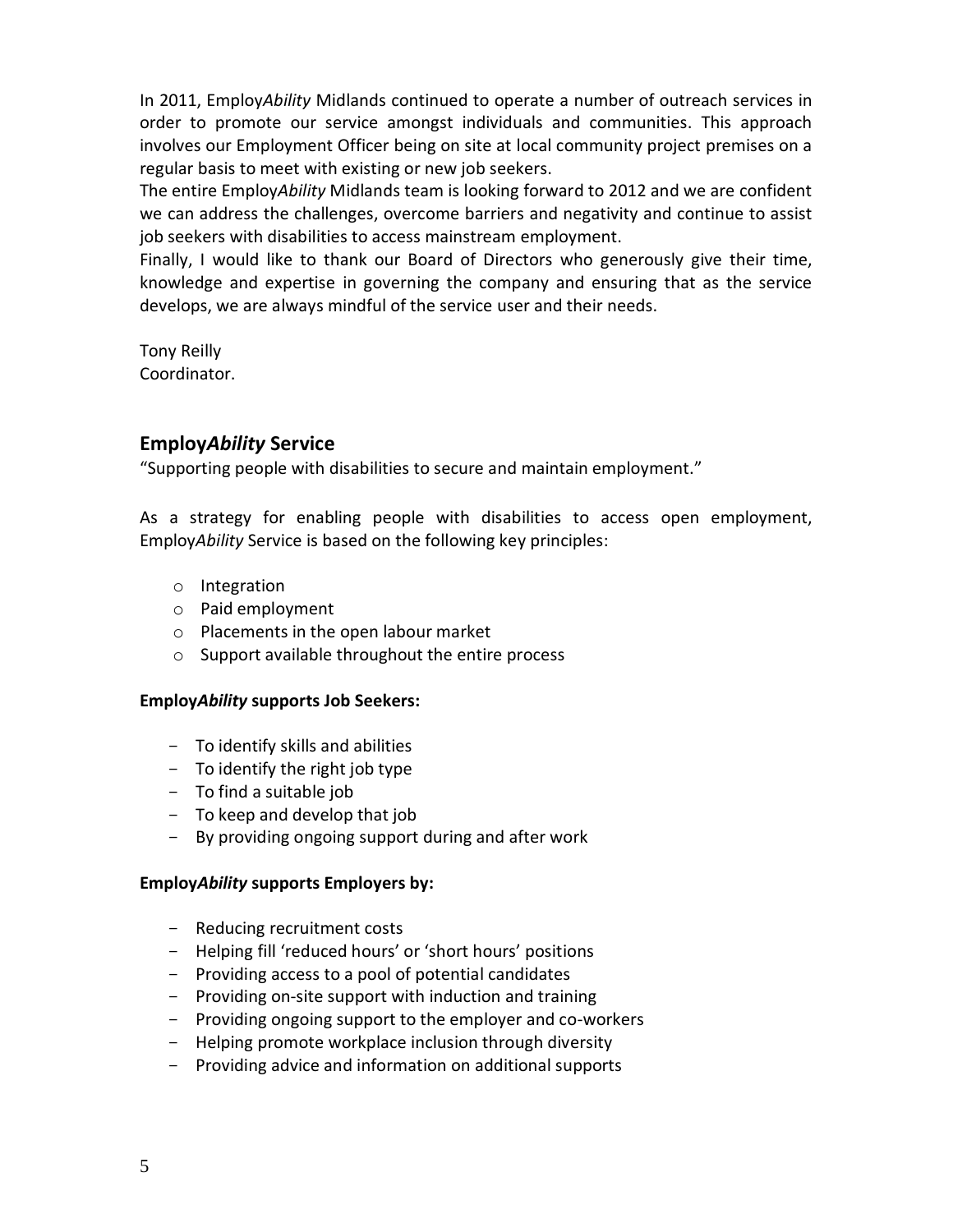While initially based on the *Supported Employment* model which was developed for people with learning difficulties, the National Employ*Ability* Service demonstrates that the service can successfully be applied to all disability groups.

## **Employ***Ability* **Midlands - Locations**

In 2011, EmployAbility Midlands provided a service in the counties of Laois, Offaly, Longford and Westmeath. Details of office locations are as follows:

| <b>TOWN</b>         | <b>LOCATION</b>                                           |
|---------------------|-----------------------------------------------------------|
| <b>TULLAMORE</b>    | Unit 53, 1 <sup>st</sup> Floor, Bridge Centre, Tullamore, |
| (Central Office)    | Co. Offaly                                                |
| <b>MULLINGAR</b>    | C/o Friary House, Friars Mill Road, Mullingar,            |
|                     | Co. Westmeath                                             |
| <b>MOUNTMELLICK</b> | C/o Mountmellick Development Association, Irishtown,      |
|                     | Mountmellick, Co. Laois                                   |
| <b>LONGFORD</b>     | C/o Dawn learning Centre, Grafton Court, Longford,        |
|                     | Co. Longford                                              |
| <b>ATHLONE</b>      | C/o Community Training Centre, Lyster Street, Athlone,    |
|                     | Co. Westmeath                                             |

# **Outreach Service**

In 2011 Employ*Ability* Midlands continued to provide a number of Outreach Services in order to further promote our service among individuals and community groups. This approach was piloted in Granard, Ballynacargy and Edgeworthstown and involved the Employment Officer being present on a specified day each month in order to provide information to interested parties. A key aspect of this approach includes the service being based in an existing community project with details of the Employment Officer's attendance dates being promoted in advance. To date, we feel we have forged stronger links with existing services within local communities.

# **National Employ***Ability* **Targets**

Current targets require that each Employment Officer endeavours to:

- · Work with 25 job seekers at any time
- · Maintain 50 % of that number in employment
- · Ensure that 50% of job seekers who exit the service do so while in employment.

On a strategic level the following key objectives have been achieved and implemented nationally: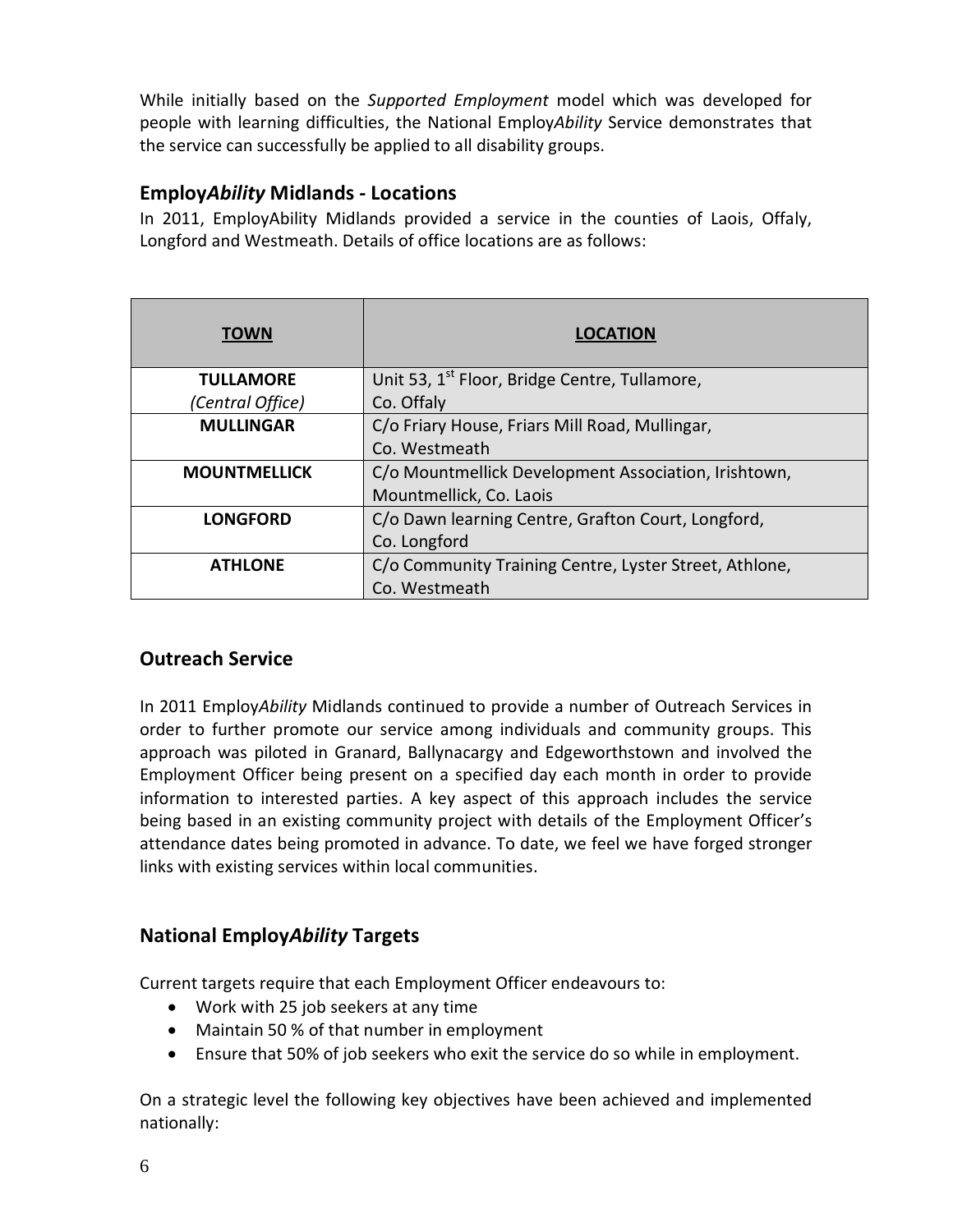1. Developed operational clarity in respect of the target group for the service and developed appropriated assessment procedures.

2. Identified and documented operational procedures in respect of key areas of programme implementation.

3. Developed a national identity for the Supported Employment programme and devise and implement a marketing strategy for the programme.

## **Referrals**

As part of our funding criteria for this 18 month service, all our Employment Officers must aim to work with 25 people at any one time. To meet this target, a considerable amount of time is spent introducing and promoting the concept of Employ*Ability*'s service to the relevant agencies, community groups and organisations in the Midlands. While participants of the National Service must come through the FAS/DSP Gateway system, we can only start new clients when we exit existing service users.

The working relationship that exists between our Employment Officers, FÁS/DSP Employment Service's staff and disability service providers is crucial to the success of the service. Sharing of information, expertise and consultation between the organisations has ensured that the end user receives a professional service in an effective and efficient manner. This approach had a significant impact on the numbers of people presenting to Employ*Ability* Midlands's service in 2011, as the following statistics verify. We received 111 new referrals in 2011 and the following is a breakdown of that number.



The 16% "Other" category include referrals from A.P.T., CICs, NCBI, Deaf Hear and Jobs Clubs.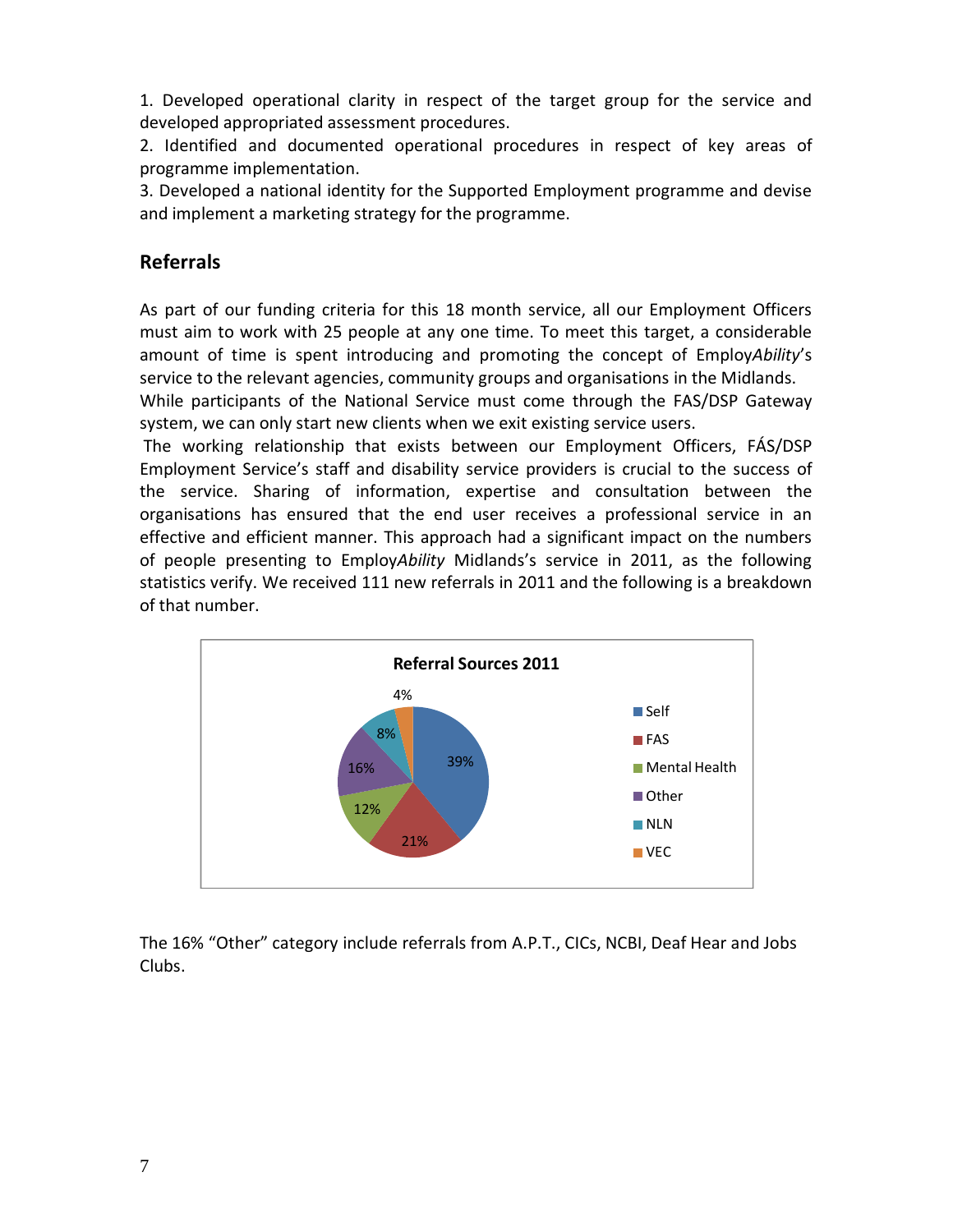

## **Job Trial Scheme**

The scheme is for job seekers with disabilities who have a strong desire to find work but require a slightly extended period of on-site work experience. Funding for this scheme is secured through Aontacht Phobail Teoranta (APT) and is due to expire in May 2012. By year end a total of 39 job seekers had availed of the scheme, of which 14 individuals secured mainstream employment. Traditionally, we have found that some of our service users cannot demonstrate their abilities at interviews, and we now find that where an employer is open to accommodating our job seekers with a short on site work trial, early results are indicating that this approach is a more realistic route to employment.

Other benefits of participating in this scheme include the job seeker gaining practical hands on experience. This enables the job seeker to understand exactly what the job entails and to demonstrate their ability to do the job. It also gives the employer an opportunity see how a person performs in the workplace while also allowing that employer to experience the support provided by Employ*Ability*. It is our firm belief that the Job Trial Scheme has the potential to secure more employment opportunities for Employ*Ability* service users. We hope that Job Trial will continue to fit in seamlessly with our current service and, with the support of FAS/DSP, will be replaced by the Workplace scheme for which funding has been requested.



**Frank O Connor, Manager**

**John in Homebase with Caroline O Connor HR, Daniel at work in Midland Veterinary, Tullamore**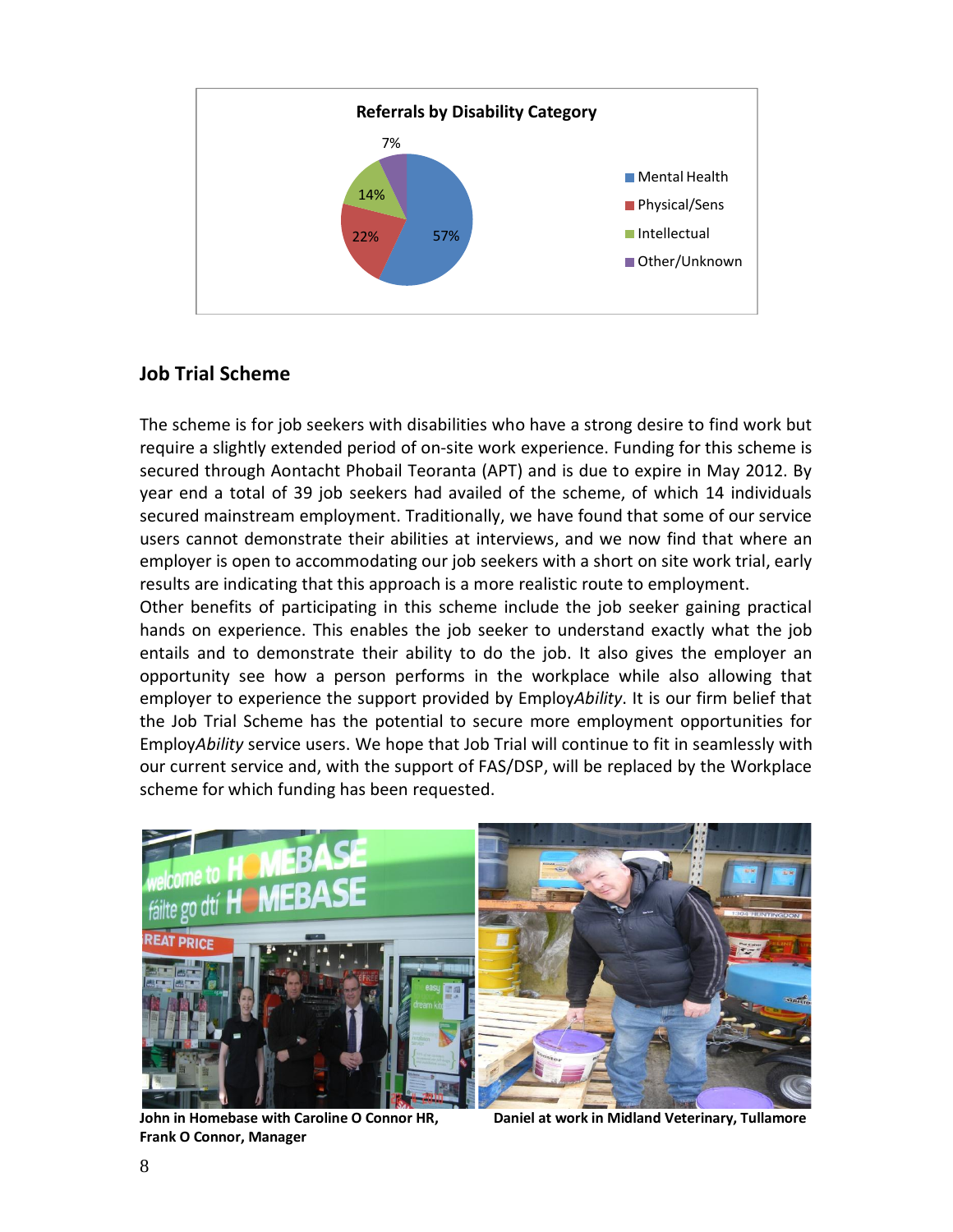## **Marketing and Promotion**

## **Employ***Ability*

In 2011 we hosted an event to celebrate 10 years of providing the national supported employment programme in the Midlands and the re-branding of the service with a new name – Employ*Ability*. The rationale for the name change follows on from the recommendations of the WRC report into the national supported employment programme. It found that the programme lacked a national identity as each of the twenty three service providers around the country had a different name and this created difficulties in the "branding" and "marketing" of the programme to employers and people with disabilities. By establishing a coherent and visible identity for the service, marketing and promotion of the service to employers and people with disabilities could be delivered in a more consistent and effective manner.

The event took place over lunchtime at the Athlone Community Training Centre with about 50 people in attendance including service users, employers, funders and service providers.

The format included a rolling presentation which explained our service through a series of slides containing, key principles, photographs and testimonials. Speakers included employer Keith Nolan, job seeker Noel Curtis, Employ*Ability* Midland's Chairman Adrian Stewart, Kevin Gardiner HSE, Kevin Macken FAS and keynote speaker Mark Rohan who is the current World Handcycling Champion.

Employ*Ability* Coordinator Tony Reilly acted as MC and introduced the various speakers at strategic points during his presentation entitled "MESA – A Decade of Milestones" where they spoke about their personal experience or perspectives on employment for people with disabilities. The event culminated in a truly remarkable address by Mark Rohan who rebuilt his life following a motor cycle accident to become current World Handcycling Champion. Mark then cut the ribbon to signal the launch of the new identity – Employ*Ability*.

Mr Reilly finally thanked everybody in attendance, guest speakers, those who engaged with the service, FAS for funding the service, Employ*Ability*'s Board of Directors, Mike Connors and his team and the entire team at Empoy*Ability* for their support, enthusiasm and hard work in organising this event. Guests were then invited to network over a light buffet lunch and visit the on-site marketplace stands where information on services for people with disabilities and employers was available.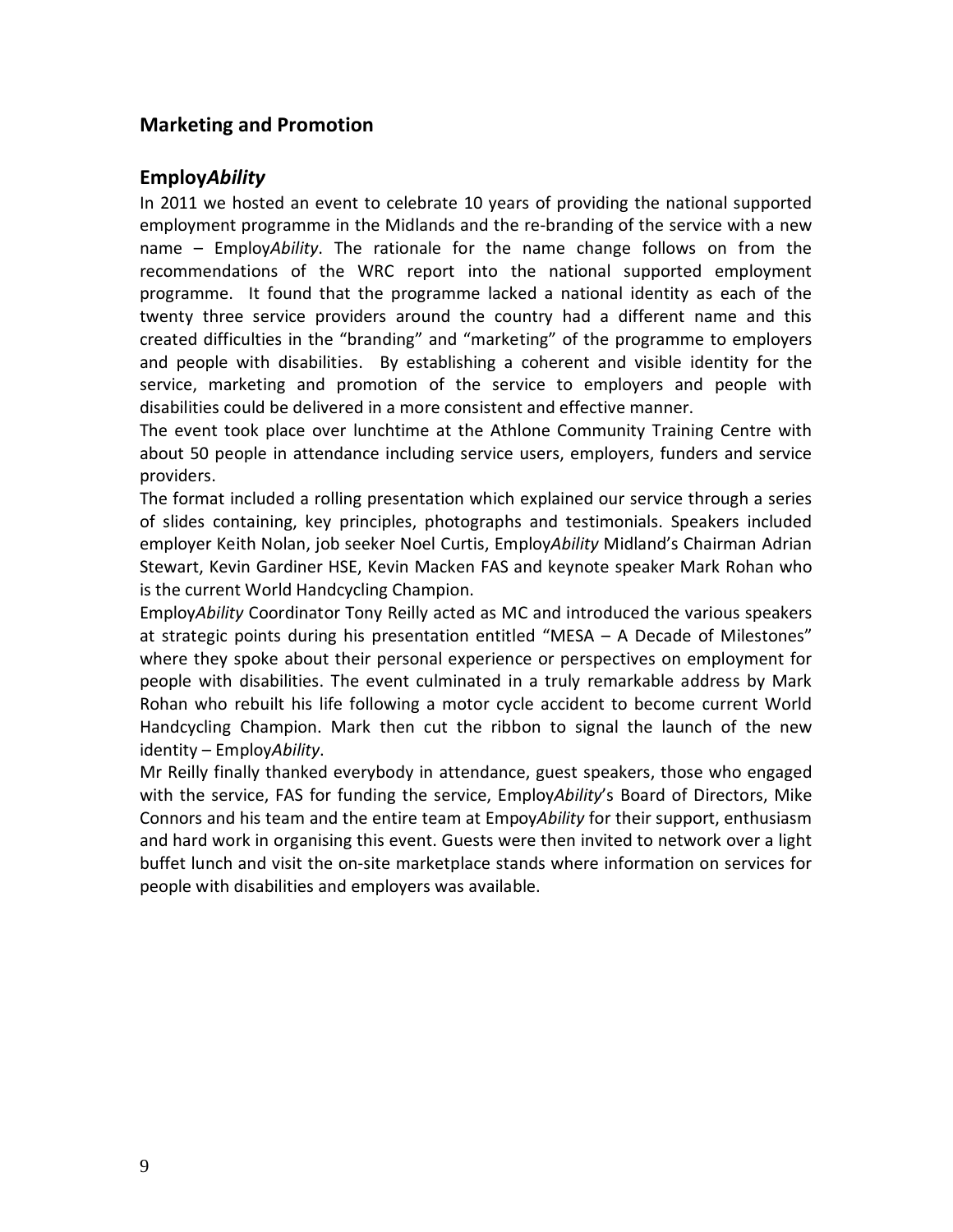

Regina Delaney, Administrator Employ*Ability* Midlands and Kevin Macken FAS at the launch of Employ*Ability* Midlands in October.

## **Marketing Plan**

As part of our marketing strategy, EmployA*bility* Midlands has put significant effort and time into developing effective networks in order to promote a quality service. We developed a database of employers and in 2011; our Employment Officers met with and promoted our service to over 500 employers in the Midlands area. While the Company has established local networks with organisations like FAS Employment and Community Services, Department of Social Protection, Disability Service Providers (including Mental Health Services), Community Partnerships and various employer groups, Employ*Ability* Midlands is also represented on:

- o The National Co-ordinators' Forum.
- o Westmeath Disability Working Group
- o Longford Services to the Unemployed working group
- o Midlands Chambers of Commerce
- o Athlone Mental Health Association

Participation in the above has enabled Employ*Ability* Midlands to contribute to the development of best practice in the service and to address issues in order to remove the barriers to employment for people with disabilities. Establishing and developing effective networks encourages, promotes and supports Employ*Ability* Midlands in delivering a quality service to our customers. A good interagency working relationship has assisted us in:

- o Identifying potential referrals
- o Identifying employment opportunities
- o Sharing of information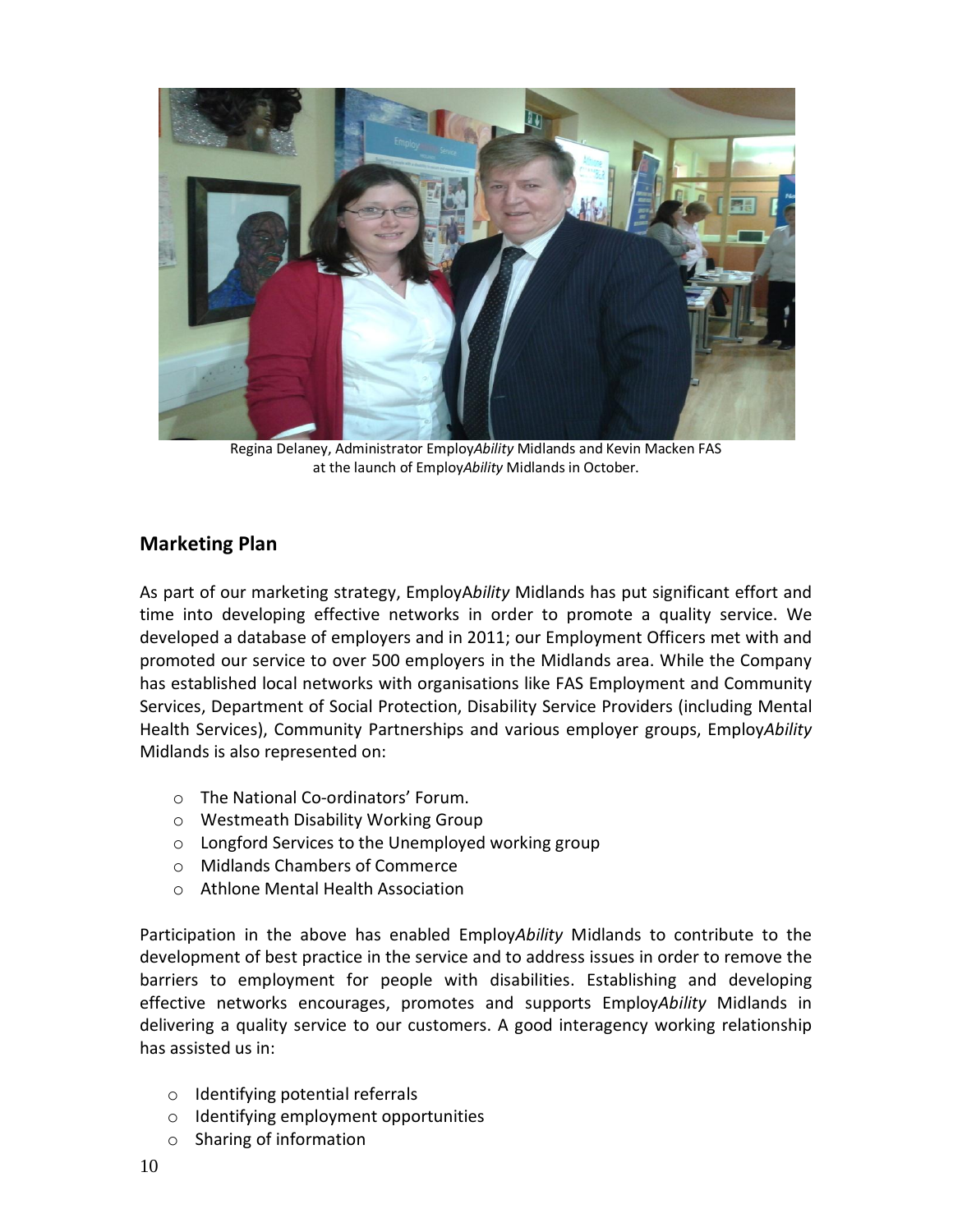- o Identifying areas of best practice (Nationally & Internationally)
- o Providing the best possible service for the end user

## **In addition, Employ***Ability* **Midlands undertook the following promotional activities to raise awareness of its service:**

- o Delivered presentations to a number of relevant agencies and groups throughout the Midlands including the Disability Activation Projects, disability service providers, addiction services and CE Supervisors.
- o Our service featured in several provincial newspapers with case studies from employers and employees.
- o Circulated Employ*Ability*'s promotional literature including copies of our biannual newsletter to employers and disability service providers throughout the Midlands.
- o Further developed and updated our user friendly website [www.employabilitymidlands.com](http://www.employabilitymidlands.com/)
- o Created an online presence by setting up a Facebook page which can be accessed from the link on our website.
- o Participated in Chamber of Commerce events in the Midlands including "speed networking" events in Tullamore, Athlone and Mullingar.
- $\circ$  Delivered our Job Shadow Day across the Midlands, which on the day provided job seekers with the opportunity to observe competent employees going about their daily duties in a variety of work settings.
- o Provided Information Stands at Disability Awareness Days and Information Days across the Midlands sponsored by various groups including CIC, EDI Centre, Longford, Mental Health Services, Community Development Groups and local partnerships.

# **Employ***Ability* **News**

Our newsletter continues to inform employers by highlighting and addressing any concerns or issues they may encounter as an employer of a job seeker with a disability. It also ensures that job seekers and other stakeholders are kept up to date on any events, initiatives and supports that may be of interest to them or someone close to them.

Employ*Ability* News is circulated to over 500 Midlands employers on our database as well as to a wide selection of disability service providers, training and educational agencies and statutory bodies.

Numerous topics of interest have been featured in our Newsletter since we first started producing it including Employer Quiz Nights, Employer Incentive Schemes, Training undertaken by Employ*Ability* Staff such as Risk Assessment, Boundary Management, A.S.I.S.T. (Applied Suicide Intervention Skills Training), Employer Testimonials Job Seeker/Employer Experiences and of course, our own Job Shadow.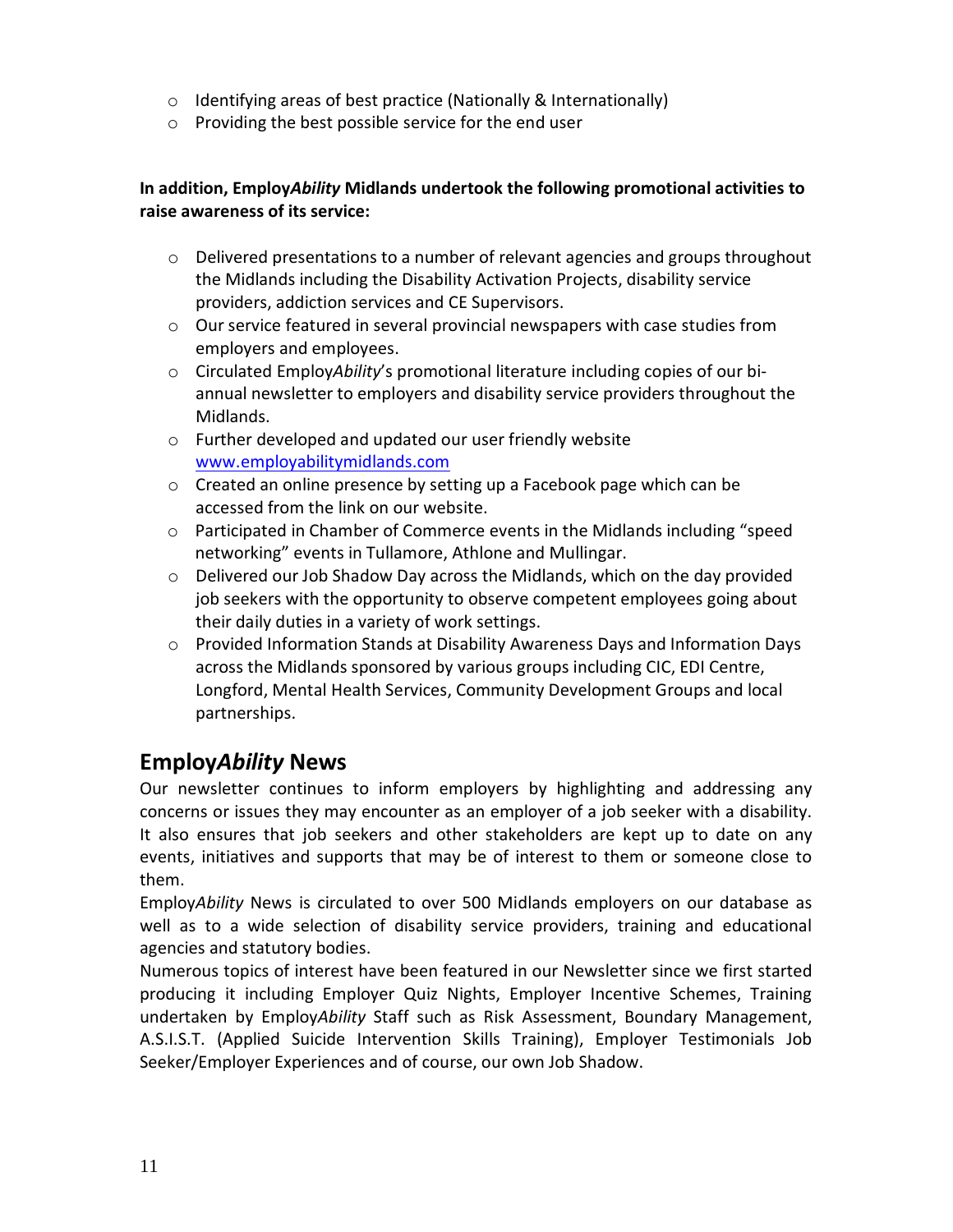

L-R Adrian Stewart, Chairperson Employ*Ability* Midlands, Tony Reilly, Co-Ordinator, Mark Rohan, World Handcycling Champion at the launch of Employ*Ability* Midlands

## **Future Promotion**

#### **It is planned to promote our service by:**

- · Continuing to circulate our popular newsletter and circulating it to employers and relevant groups
- · Upgrading and enhancement of our website which will be updated on a regular basis.
- · Liaising with FAS/DSP Directors' Forum to implement any national marketing strategies for the service.
- · Continuing to promote and further develop links with local employer groups Chambers of Commerce, Lions Clubs etc.
- Continuing with awareness raising employer events;
- · Identifying and partaking in relevant Disability/Employment events;
- · Continue to develop links with other organisations through expansion of our outreach services.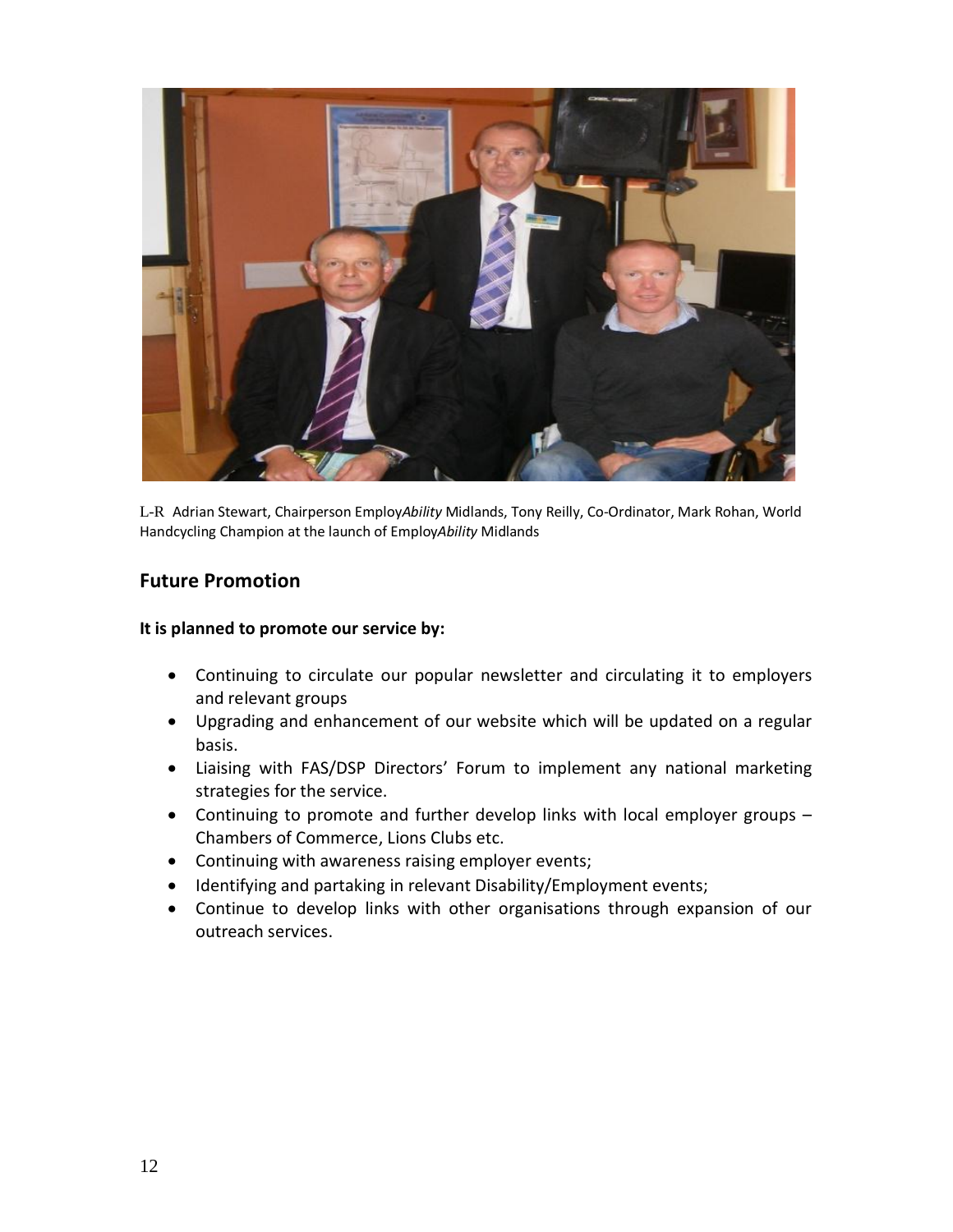

L-R Wanda Shaw, Tony Reilly, Mark Rohan and Tony McCormack (Employ*Ability* Board of Directors) celebrating our  $10^{th}$  Anniversary of Supported Employment in the Midlands

## **Staff Training and Development**

EmployAbility Midland's training and development policy is designed to ensure the entire team have the knowledge and skills necessary for the effective and efficient functioning of the organisation. EmployAbility provided a range of training and development courses for staff in 2010 including:

- Risk Assessment
- Employment Law Workshop
- Team Building
- Corporate Governance (the Wheel)
- Data Protection

This year the Board of Employ*Ability* Midland's implemented a contingency plan which makes provision for the management of the company in the event of the Manager or Administrator being absent for a prolonged period. Following the company's recruitment process where all staff was invited to apply, applicants were interviewed and Employment Officer Brenda Tallon was selected. Brenda was then trained up to competently fulfil the day to day company management tasks and is now in a position to take over the role periodically as required. The Board feels it is prudent to make this provision in the interests of the smooth running of the service.

## **Team Meetings**

Regular team meetings form an integral part of our training and development strategy at Employ*Ability* Midlands. We adopted a policy whereby knowledge or information gained from attendance, by a team member, at any training or educational event is brought back and presented by that person to the entire team. We also recognise that a significant amount of expertise exists within the team across a wide range of topics and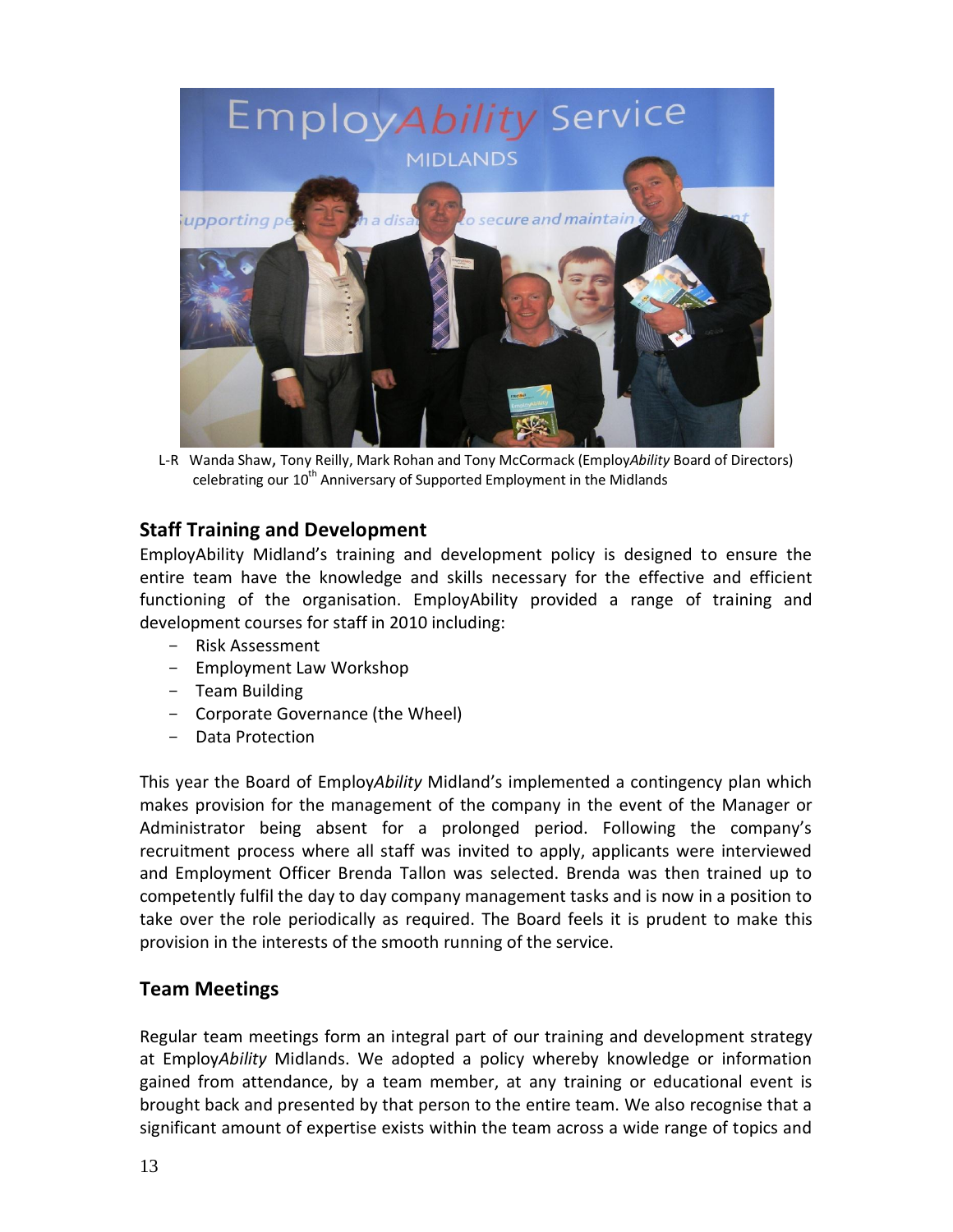we have used this to address certain internal training requirements such as marketing the service, health & safety, risk assessment, website development etc. Employ*Ability* Midlands also hold an annual planning day at which we review our performance over the previous year and then identify our targets & strategies for the year ahead and based on this, produce individual and team action plans. We then hold an annual midyear review day to monitor progress in delivering our plans.

## **Achievements**

#### **In 2011 we achieved the following:**

- o Delivered the service to 258 participants
- $\circ$  Demonstrated that the programme could successfully be applied to all disability categories
- o Sourced 89 new mainstream work placement opportunities which were full or part time, based on participants' wishes and/or abilities
- $\circ$  Supported 141 participants in maintaining and developing their placements
- $\circ$  Sourced a total of 111 new referrals who subsequently presented to EmployAbility Midlands, via the FAS/DSP Gateway system
- o Continued to deliver our Outreach Service in Longford and Westmeath.
- o Continued to implement our Job Trial Scheme.



# **Employ***Ability* **Midlands Team**

L-R Wanda Shaw, Daniel O Reilly, Rosemarie O Brien, Tony Reilly (Co-Ordinator), Brenda Tallon, Joan Halpin-Hall, Regina Delaney (Missing from the photograph is Jacqueline Berney)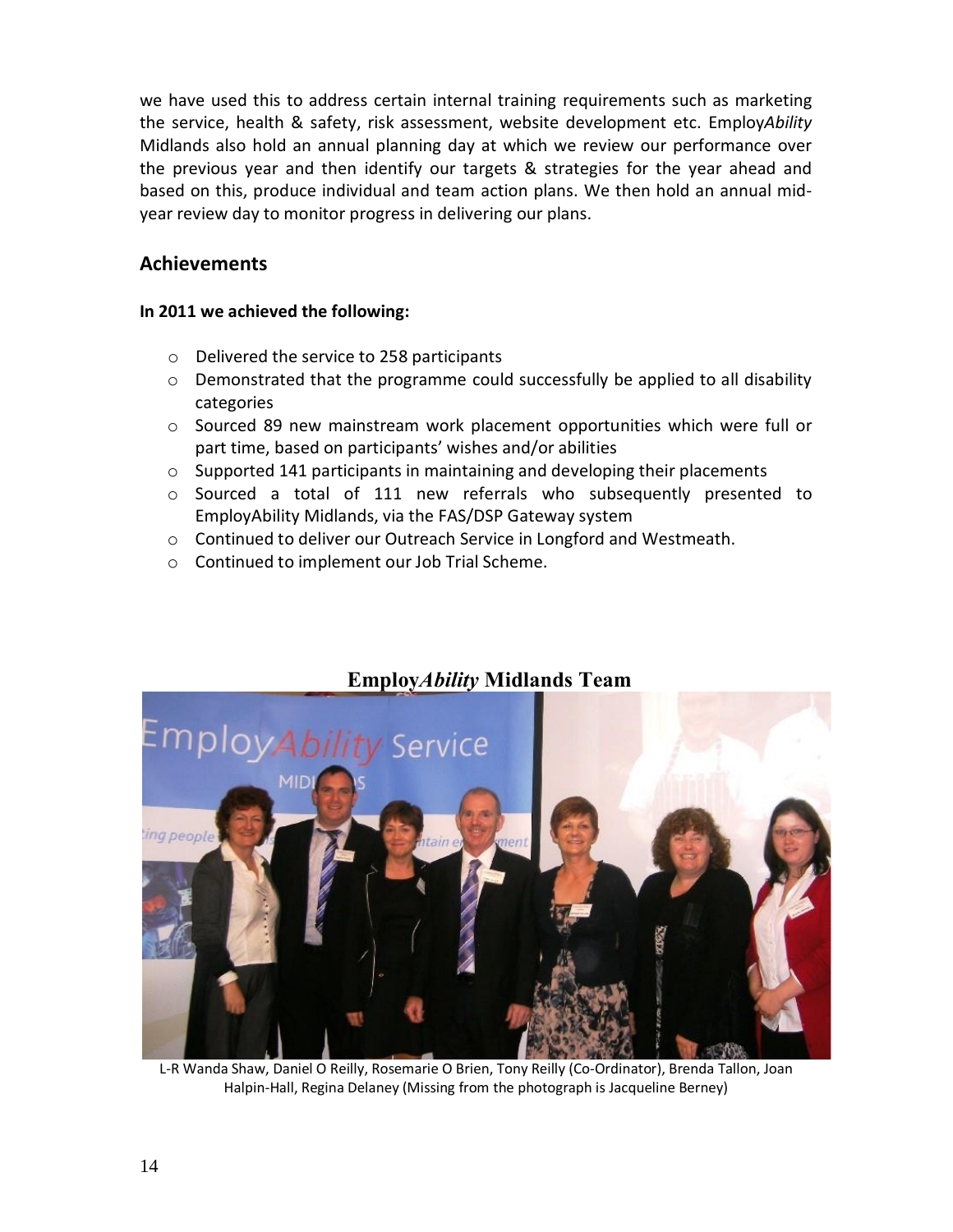## **Employment Categories 2011**



The above charts are a breakdown based on 89 work placements for 2011.

#### **Job Shadow 2011**

Having initiated and developed Job Shadow, we still find it a useful tool for employers to experience the different types of disability along with the on-site support available from Employ*Ability* Midlands, and for jobseekers to showcase their abilities where it matters. The event has become very popular throughout the country and is being widely used by our colleagues in their Supported Employment Programmes.

## **Challenges for the Future**

- $\circ$  Maintain and further develop good working relationships with all employers
- $\circ$  Continue to attract and maintain sufficient referrals to meet target requirements
- o To ensure Employ*Ability* Midlands maintains a level of flexibility required to implement new targets, criteria and operational guidelines
- o Secure employment opportunities.
- o Secure ongoing funding to maintain the service
- o Ensure a quality service through ongoing review and feedback